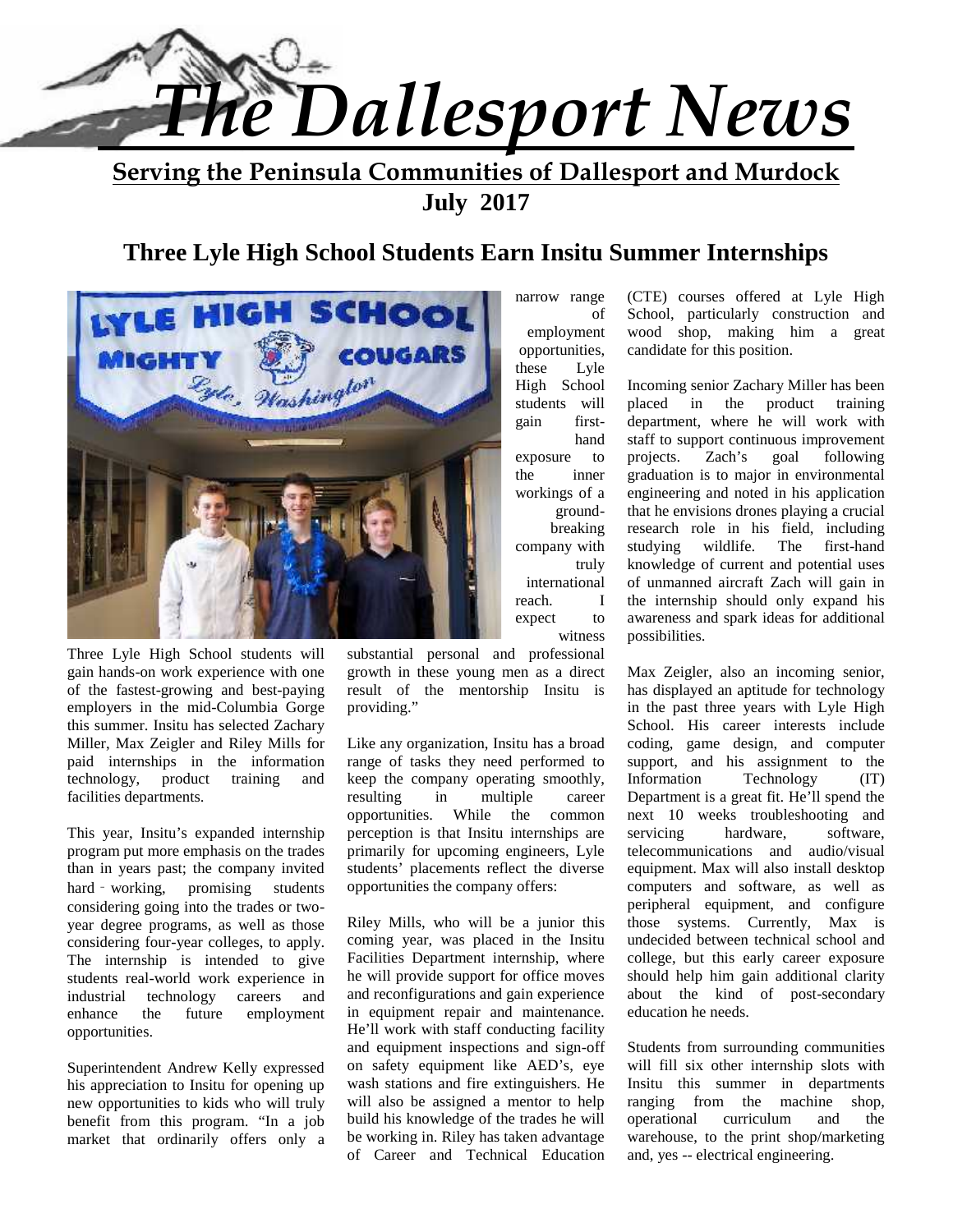#### **Book Report By Judy Bane "Some Kind of Hero" by Suzanne Brockmann**

 Suzanne Brockmanns books are thrillers with a good romance intertwined. They are well crafted page turners that are hard to put down. She writes about Navy Seals with realistic plots and storylines. She includes alternative lifestyles in her books and advocates awareness and tolerance. Fast paced, action packed and full of just plain good people. I wait anxiously for her new books and can't read them fast enough.

 The Troubleshooters return in the latest thriller from New York Times bestselling author Suzanne Brockmann! Some Kind of Hero showcases Brockmann's signature white-knuckle suspense, romantic twists, and sexy Navy SEALs.

Navy men don't come tougher than 8600 Lieutenant Peter Greene. Every day he whips hotshot SEAL wannabes into elite fighters. So why can't he handle one fifteen-year-old girl? His ex's death left him a single dad overnight, and very unprepared. Though he can't relate to an angsty teen, he can at least keep Maddie safe - until the day she disappears. Though Pete's lacking in fatherly intuition, his instinct for detecting danger is razor sharp. Maddie's in trouble. Now he needs the Troubleshooters team at his back, along with an unconventional ally.

 Romance writer Shayla Whitman never expected to be drawn into a real world thriller - or meet a hero who makes her pulse pound. Action on the page is one thing. Actually living it is another story. Shay's not as bold as her heroines, but she's a mother. She sees the panic in her new neighbor's usually fearless blue eyes - and knows there's no greater terror for a parent than having their child at risk. It's an ordeal Shay won't let Pete face alone. She's no highly trained operative, but she's smart, resourceful, and knows what makes teenagers tick.

 Still, working alongside Pete has its own perils - like letting the heat between them rise out of control. Intimate emotions could mean dangerous, even deadly, consequences for their mission. No matter what, they must be on top of their game, and playing for keeps . . . or else Pete's daughter may be gone for good.

#### **Free Museum Admission**

Columbia Gorge Discovery Center and Fort Dalles Museum are participating in the 2017 Blue Star Museums, a program that offers free admission for all active duty, National Guard and Reserve military personnel and up to five family members, from Memorial Day weekend beginning May 27, through Labor Day, September 4, 2017. Free admission is available upon the display of an appropriate ID card. The military ID holder can either be an active duty service member or other family members. The active duty member does not have to be present for family members to use the program. A family member of active duty military may include a spouse or child, aunts, uncles, grandparents, etc. For more information about Columbia Gorge Discovery Center, phone (541) 296- 8600 ext. 201, or visit www.gorgediscovery.org. For information about Fort Dalles Museum, phone (541) 296-4547 or visit www.fortdallesmuseum.org.

#### **Big Brothers Big Sisters**

Big Brothers Big Sisters of the Columbia Gorge is program of The Next Door. The program matches adult volunteers with youth who would benefit from friendship, support, and guidance. If you would enjoy spending about 8 hours a month being a friend to a child, you can be a mentor!

Youth in the program come from every community in Hood River, Klickitat, and Wasco Counties. These youth benefit from consistent, positive adult role models. Many are from single parent homes and are between the ages of 6 and 14. Your support can help children have higher aspirations, gain greater confidence, and achieve educational success. You have the power to change the life of a child for the better, forever!

There are Little Brothers and Little Sisters waiting to make a new friend. The time to become a volunteer mentor is now!

Emily Roberts in Hood River and Klickitat Counties (541)490-9979 or email: emilyr@nextdoorinc.org Kateel Muhs in Wasco County (541)399-0259 or email: kateelm@nextdoorinc.org

Luci Hidalgo para Espanol (541)399- 3084 or email: lucih@nextdoorinc.org

#### **Goldendale Library**

*Thursday, July 6, 5-7pm* Friends of the Goldendale Library Member's preview book sale. *Friday and Saturday, July 7-8, 10-6* Friends Book Sale -- Public Hours *Sunday, July 9* **10:00 to 1:00** Buck-a-Bag Sale for members only. 1:00 Non-profits help themselves.

*Thursday, July 27th, 1pm to 5pm*

Computer classes offered by the Library. Free 30-minute sessions of individual instruction. Call the library to reserve a spot or for more information, 509-773-4487.

#### *Thursday, July 27th, 6:30-8:30pm*

Annual Ice Cream Social Sponsored by the Friends of the Goldendale Library. Join us for music and ice cream at this annual community-wide event.

#### **Klindt's Bookstore** 541-296-3355

315 E. 2nd Street, The Dalles Hours: Mon. – Sat. 8:00 am– 6:00 pm Sundays 11:00 am - 4:00 pm

**The Dalles/Wasco County Public**

**Library** 541-296-2815 722 Court Street, The Dalles **HOURS:**

Monday-Thursday 10 a.m. to 8:30 p.m. Saturday: 10 a.m. to 5 p.m. Closed Sunday

*\*FREE wireless Internet access* inside the library and on library grounds.

**White Salmon Valley Community Library** 509-493-1132 - Town & Country Sq. White Salmon Open Tuesdays 10:00 am - 8:00 pm Wed.-Sat. 10:00 am - 6:00 pm  *\*FREE wireless Internet access*

**Goldendale Community Library**

(509) 773-4487 131 West Burgen Street Goldendale,

Open M Tu W Th F Sat 10-6:30



#### **Bookmobile** Fort Vancouver

Regional Library 1-888-546-2707

**Tuesdays July 12th & 26th . Murdock 10:30am – 11:15am Wednesdays July 5th., 19th . Lyle Market -10:40am-11:30am Dallesport School- 12:30pm – 3:00pm**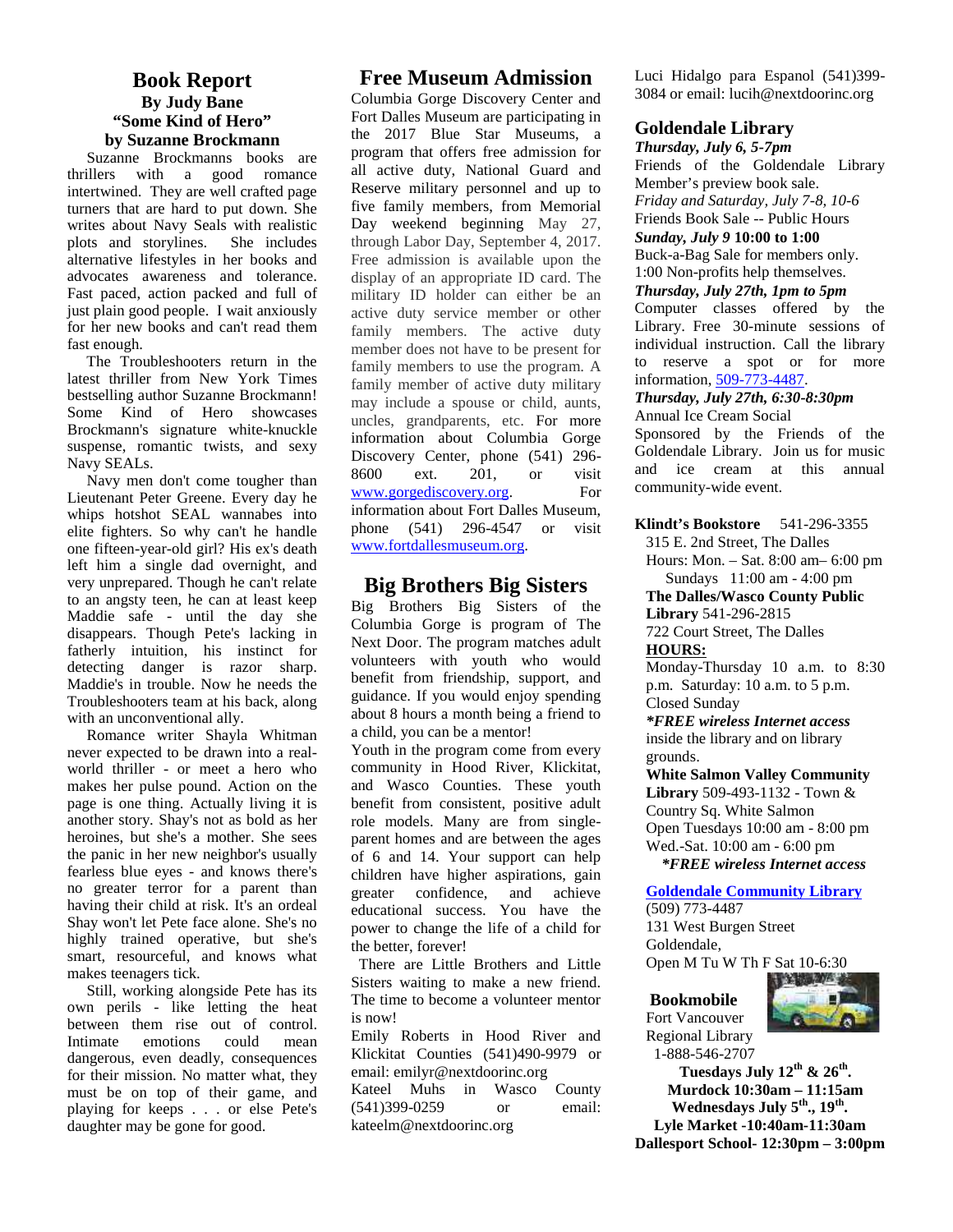# **Community Council Corner**

By PJ Sisseck Community Council Report for

Meeting 8 June 2017

Suzy Wilson, co-owner of Wild Weed, the first licensed marijuana-grow operation in Klickitat County, was our speaker. She explained the strenuous handling requirements for their products, and the tight security they employ. There are eighteen licensed growers state-wide, employing about 170 full-time workers, and fifty to sixty seasonal helpers. The State coffers bring in about \$1.42 million dollars in yearly revenue from the sale of marijuana products.

Questions came up about proper zoning for certain businesses, and about abuse of the Right-of-Way for storage purposes. A Compliance Officer will be invited to a future meeting, to discuss this issue and that of unkempt properties.

Almost two-thirds of the available water hook-ups in the Dallesport area are currently in use (289/459). Once the well is in at the Mid-Columbia Regional Airport, the number of hook ups will increase to about 1,500, allowing for more growth of both housing stock and business facilities.

 Please join us for the next Council meeting on **July 13th** . **7pm** at the Dallesport Community Center.

#### **Free Trash Day July 15, 2017 9:00 A.M. to 4:00 P.M.**

If you reside in the Dallesport Murdock area you may drop off 1 Free Load per household at the Dallesport Transfer Station. Vouchers are available at the transfer station. You must be able to show proof of residency.

#### **Point of Contact Bill Morris**

The latest development scheduled by With new<br>solve Voltame Nation Housing Authority donated by The Yakama Nation Housing Authority<br>has brought about a now point of Warehouse has brought about a new point of contact for questions that our community may have.

savedallesportwa@yahoo.com is the new point of contact for emailed questions and concerns regarding that development as well as the actions and activities that will take place over the next few years by the US Army Corps of Engineers

Dallesport – Murdock<br>v Council's appointed Community Council's appointed Facilitator, WJ Morris, said the first goal is to get our community informed the fastest way possible. Second is to get questions and comments handled in a very fast and efficient way.

 Other examples of what can be handled on the new email, will be if any resident needs a copy of a flyer or material that either the Yakama Nation Housing Authority or the US Army Corp of Engineers has had at our meetings, he will have it scanned into files and can email it to residents. This will help save time and money over the years long process of these projects.

# **K.C.F.D. #6 Dallesport/Murdock Fire Dept. July 15th . 7-10 am**

**Dallesport fire station All proceeds go to the Dallesport Fire Department Building Fund….. All you can eat Pancakes Endless Coffee & Juice… \$5.00 per Person**

# **Dallesport Water Dist.**

P.O. Box 131

Dallesport, WA 98617 If you have any questions regarding your water system, please feel free to contact us: Dave Griffin, DWD Manager 541-980-6756, www.dallesport-wa.org or dwdmanager@qnect.net Jana Greenfield DWD Clerk 541-980- 6514, or dallesportwater@gmail.com **Monthly meetings are held on the 2nd Wednesday of every month at 6:00pm at the Dallesport Community Center.**

### **Lyle Community Garden Is Growing!**

With just a few days left in the 2016- 2017 school year, the Lyle community garden has been getting a lot of TLC this month in preparation for the start of the next school year.

With new planter boxes – fruit boxes Underwood Fruit & Co. and Mt. Adams Orchard – filled with five cubic yards of gorgeous potting soil provided by Dirt Hugger, the school put out the call for plants. French's Nursery in Lyle responded generously with a variety of plant starts.

Thanks also go to Robert Taylor who transported the boxes to the school, to Alfredo Pérez, who cut the boxes in half to make two-foot high planters just right for our younger students, Lyle secondary students who helped get the dirt moved into the planter boxes, and to the Gorge Community Foundation, which has provided funding for establishing the garden.

Now that that there are some freshly prepared garden beds, staff are working to get them planted so that there will be fresh veggies ready to harvest when kids are back in school in late August.

If you're looking for something rewarding to do this summer, consider helping the staff with garden care. While there are year-round staff at the school who are willing to weed and water, extra help during the weekends and vacations would be appreciated! Send an email to deb.stenberg@lyleschools.org or call 509-365-2191.

#### **Washington State Bike Safety Grant Funds Bikes and Training for Students**

A grant totaling nearly \$22,000 has purchased a small bicycle fleet for Lyle Community School students' use, a trailer to store them, and curriculum to teach students safe bicycle use.

The bikes and the safety program are both thanks to OSPI's *Safe Routes to School: Bike and Pedestrian Safety Education* program, which is made possible by a grant from the Washington State Department of Transportation. OSPI collaborated with Feet First and Cascade Bicycle Club to provide training and materials to Lyle and other funded districts.

The goal of the program is to improve safety and encourage more students in grades 5–8 to safely walk and bicycle to school. In the process, the programs are working to reduce traffic congestion and improve student health and the environment, increase student academic success, increase attendance, and make communities more livable for everyone.

Gavin McBride from Enlighten Cycles in Hood River recently visited Lyle Community School to teach students about bike safety and maintenance. The kids learned about helmet fitting, seat height adjustment, how to check and fill proper tire pressure, how to remove and reattach the front tires and brake, hand signals, and proper etiquette for riding with motor vehicles and other bikes. Each class received 55 minutes of instruction from McBride, who is a professional expert bicyclist who volunteered his time to teach the kids.

Following McBride's training, students in physical education have been practicing their bike riding skills on an obstacle course set up next to the school. Other uses for the bikes are in the works, including a summer biking program. Stay tuned, and be sure to share the road with bicyclists.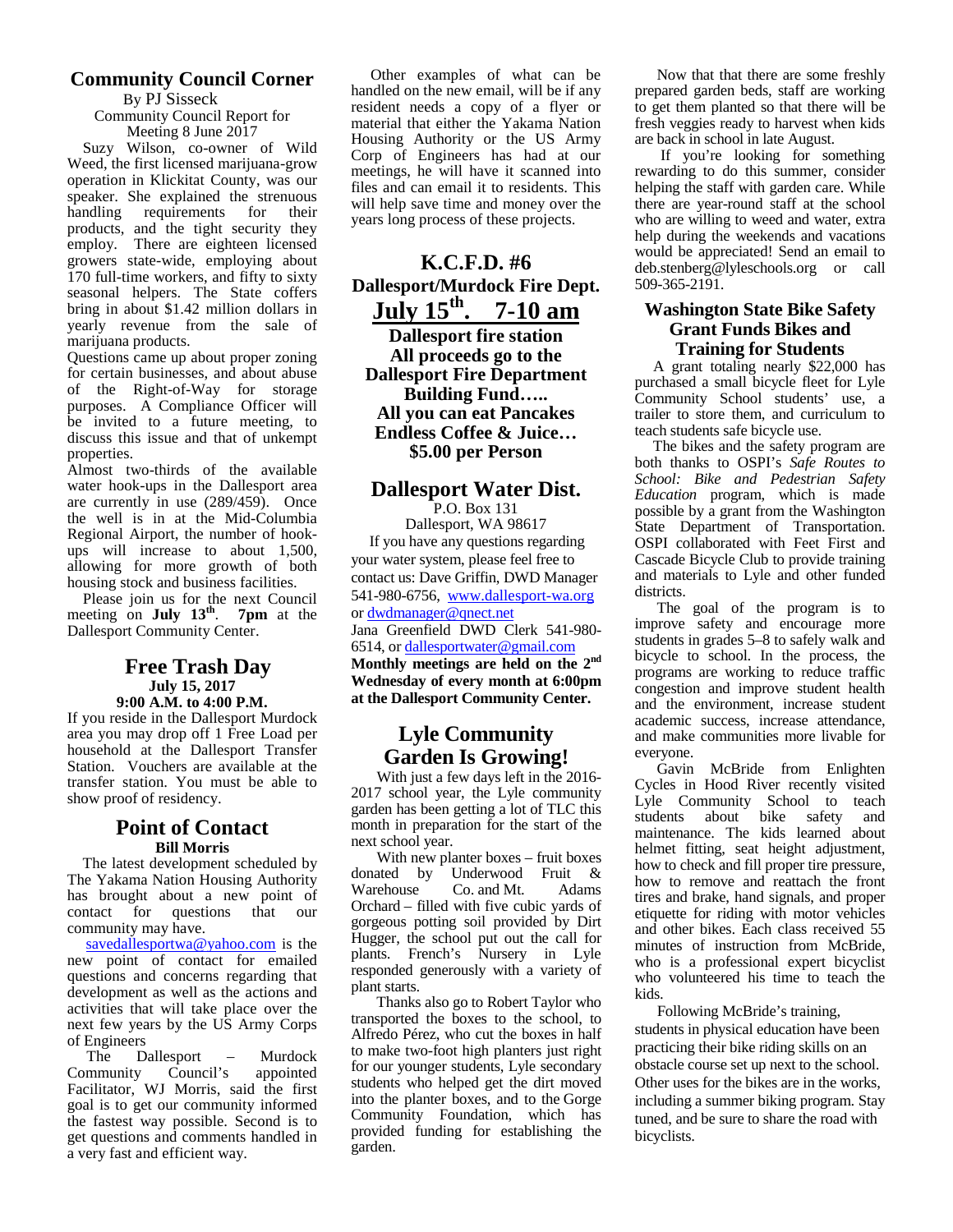# **New Life Flight Hangar Finally Takes Wing**

#### By Jesse Burkhardt

*A group of dignitaries, gathered on June 7 th . to celebrate the groundbreaking of a new 15,000-square-foot "flex hangar" at the Columbia Gorge Regional Airport. The new facility is expected to be ready in about six months. Inset, Life Flight crew members give a "thumbs up" as they visit the site for their new headquarters Left to right are Shannon Louk, nurse; Randall Behre, paramedic; Marin Gurnee, nurse; and Dustin Morantes, pilot. Photo by Jesse Burkhardt.*

A group of dignitaries picked up their golden shovels and marked the official groundbreaking for the construction of a new aircraft hangar at the Columbia Gorge Regional Airport in Dallesport.

The hangar is primarily designed for the Life Flight Network, an air ambulance service.

The \$1.8 million project will provide Life Flight with enough room to bring both of their emergency aircraft — a helicopter and a fixed wing airplane indoors and out of the elements. The building will also provide expanded and enhanced living quarters for the crews that staff Life Flight around the clock.

The parties involved in planning for the facility said the groundbreaking was a long time coming, and they were clearly in a mood to celebrate.

"We've been working on this concept for two and a half to three years," said Jacob Dalstra, regional director for Life Flight.

"It feels great to break ground. When we got our final permit last week, it was a good day. There were numerous delays, but we're finally here," said Chuck Covert one of the airport managers. "Everything is in order, and we're moving along as quickly as we can."

Covert said the 15,000-square foot facility is expected to be completed within six to eight months. The Life Flight operation will take up almost half  $-7,400$  square feet – of the new hangar, with the other 7,600 square feet being made available to a commercial tenant.

Airport officials pointed out that demand for space at the airport has been growing in recent months.

 "Once we have this done, it will make this a permanent base for Life Flight," said Covert. "That's why it's so important for the community to get it done."



One of the main reasons the new hangar was needed was a basic safety consideration. Aircraft parked outdoors are susceptible to damaging weather conditions, including ice and snow.

"To have these aircraft in a hangar will definitely be a benefit," said Shannon Louk, a Life Flight nurse stationed in Dallesport.

 "In winter, it will save time. It's way more efficient."

Life Flight pilot Dustin Morantes agreed.

"If an aircraft is outside, it may be caked with ice and snow," Morantes said.

 "But if it's in a hangar, as soon as the taxiways are plowed, we can pull out and go."

Klickitat County and the city of The Dalles jointly own the airport, and the two entities have been working in partnership with the Mid-Columbia Economic Development District (MCEDD) to move the infrastructure project forward.

Klickitat County and The Dalles split the cost of the new hangar 50-50. In addition, MCEDD applied for a federal grant from the U.S. Department of Commerce's Economic Development Administration, which contributed \$625,000 for the facility.

Black Rock Construction of Moses Lake, Wash., is the contractor on the project.

Tim Gibbons, Life Flight's customer service manager, said the hangar will

bring a sense of permanence to the network's operations out of Dallesport.

 "We opened this base eight years ago and started flying in the area," Gibbons explained. "Life Flight is committed to making sure residents of the community have access to quick transport and skilled care. This shows our commitment to the area. We're here to stay and to serve, along with our partners Mid- Columbia Medical Center and Mid- Columbia Fire & Rescue."

 "We're thrilled to actually break ground," said Jim Wilcox, chair of the airport board. "There were a lot of hitches and false starts, so thanks to Life Flight for being patient and working with us. When we're done, this will add jobs."

Klickitat County Commissioner David Sauter said the new hangar will bring multiple benefits to the area.

 "It's a health and safety issue as much as an economic development issue," Sauter said. "Life Flight will be an anchor tenant in the (airport) business park, and it's easier to imagine more businesses locating there once the first one is there. We see the airport and the Dallesport area as the focus of economic development activities in the central part of the county."

Sauter added that he appreciates Life Flight's ongoing commitment to the region.

 "This has been a long haul for us," he said. "Life Flight stuck with us to get to this day I knew we would get to."

*The Dalles Chronicle*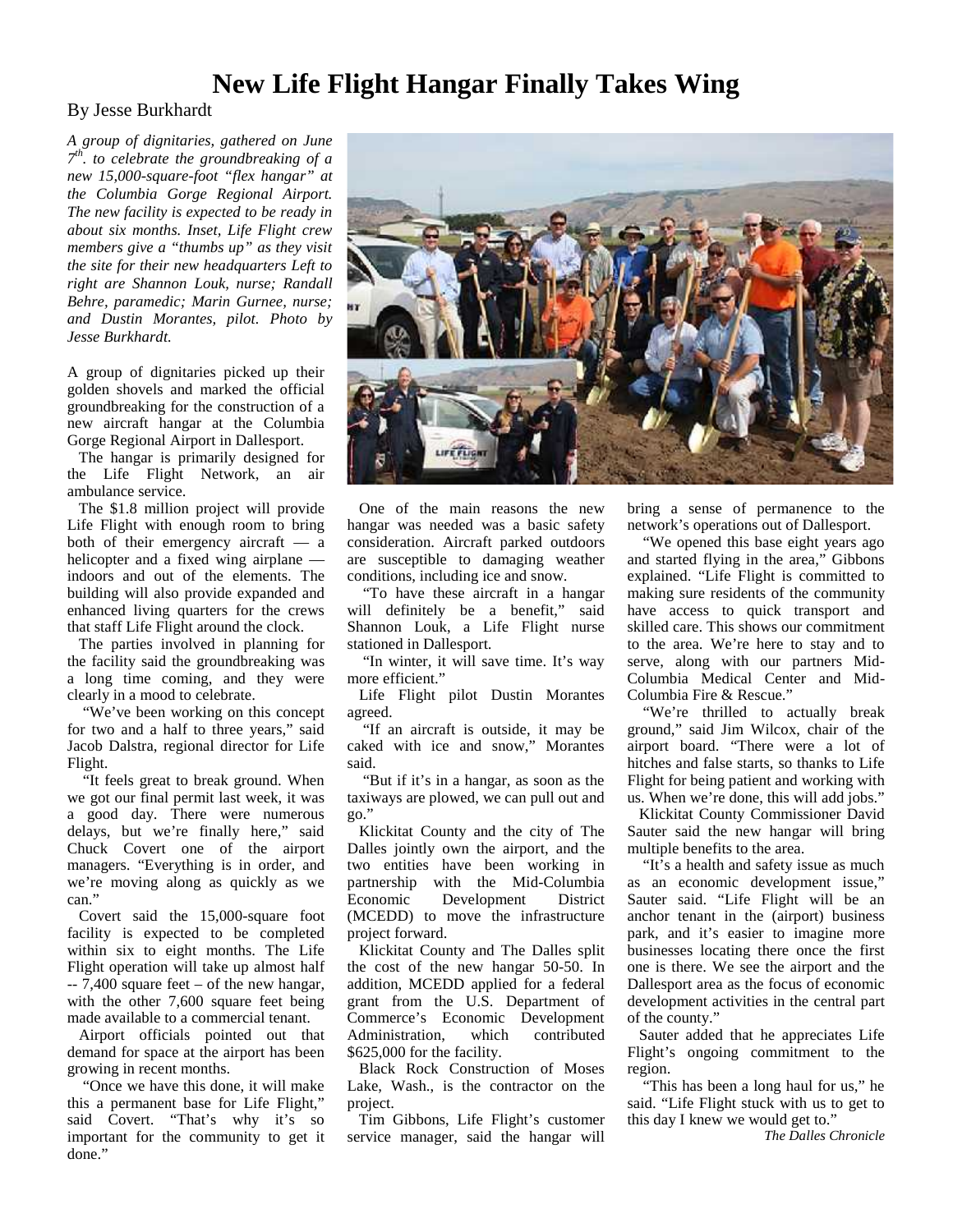# LE SCHOOL DISTRICT

For the latest information on Lyle School District, visit the website for the school district. **http://www.lyleschools.org/site/default.aspx?PageID=1**

# **Class of 2017 Sets Out with the Wind Beneath Their Wings**

Fourteen seniors walked in Lyle High School's graduation ceremony on Saturday, June 3, in the Lyle School Gym as a crowd of staff, family and friends looking on. They carried with them dreams and plans ranging from pre-med to a two-year nursing degree, dental assistant, medical and x-ray technology to military service, entering the work force immediately to studying engineering and other pursuits at community colleges, vocational schools and four-year universities.

 Our graduates are following their dreams as close as home in the gorge and as far away as Hawaii and Taiwan. We are proud of our scholarship winners earning a collective \$68,750.00. We are especially grateful for the outpouring of financial support from the local community organizations that show their confidence in our graduates and our community!

 Congratulations and much respect to the Lyle High School Class of 2017. Wherever they go, we know they are prepared to contribute their talents and skills to our community, state and country. Go, Cougars!

**Winter Bergin ---**Racine Bertschi Scholarship - \$1,000.00, Lyle Lions Club Scholarship - \$750.00

Beverly Ann Bryan Memorial Scholarship - \$250.00

**ShyAnn Cook --** Lyle Lions Club Scholarship - \$750.00, Beverly Ann Bryan Memorial Scholarship - \$500.00

**Cameron Harris --** College Bound Scholarship - Up to \$10,000.00 per year, Lyle Lions Club Scholarship - \$750.00 Beverly Ann Bryan Memorial Scholarship - \$250.00

- **Jesse Hickman--** College Bound Scholarship Up to \$10,000.00 per year
- **Philip Kilian --WSCCCE Scholarship \$5,000.00 (Washington State Council of City & State Employees)** Washington State Opportunity Scholarship - \$2,500.00, WSU Academic Achievement Award -- \$2,000.00 Pamela Jane Oldenburg Memorial Scholarship - \$1,000.00, Experience WSU Tuition Waiver - \$1,000.00 Lyle Lions Club Scholarship - \$750.00, WSU Institutional Grant - \$500.00

**Delsie Logan ---** College Bound Scholarship - Up to \$10,000.00 per year

**Gage Mattox --** Wayne M. Hinkle, M.D. Scholarship, Skyline Hospital - \$3,000.00 University Scholars Award, Eastern Oregon University - \$2,000.00 Kerley Memorial Scholarship, Eastern Oregon University - \$1,500.00, Lyle Alumni Association Scholarship - \$1,000.00, Grange Insurance Scholarship - \$1,000.00, Lyle Lions Club Scholarship - \$750.00 **McKenzie Monagon ---** College Bound Scholarship - Up to \$10,000.00 per year

**Dakota Saunders --** Washington State Opportunity Scholarship - \$2,500.00

 \*College Bound Scholarship amounts listed are for the first year only; each College Bound Award is good for up to 4 years, for a potential total of \$40,000 per award.

# **KLASAC**

# **(Klickitat, Lyle Against Substance Abuse Coalition)**<br>Meets the 3<sup>rd</sup> Wed of each month. Alternates between

**5 - 6:30 pm** Meets the 3<sup>rd</sup> Wed of each month. Alternates between Klickitat and Lyle

**The Library Bookmobile Summer Hours**

**Tuesdays July 12th & 26th. Murdock 10:30am – 11:15am Wednesdays July 5th ., 19th. Lyle Market -10:40am-11:30am Dallesport School- 12:30pm – 3:00pm**

**Dallesport PTO Meeting Tue, No meeting scheduled for July 2:45pm – 3:45pm Monthly on the first Tuesday**

**School Board meetings will be held @ 6pm on the fourth Tuesday July 25, 2017**  *Support your school and attend a meeting.*

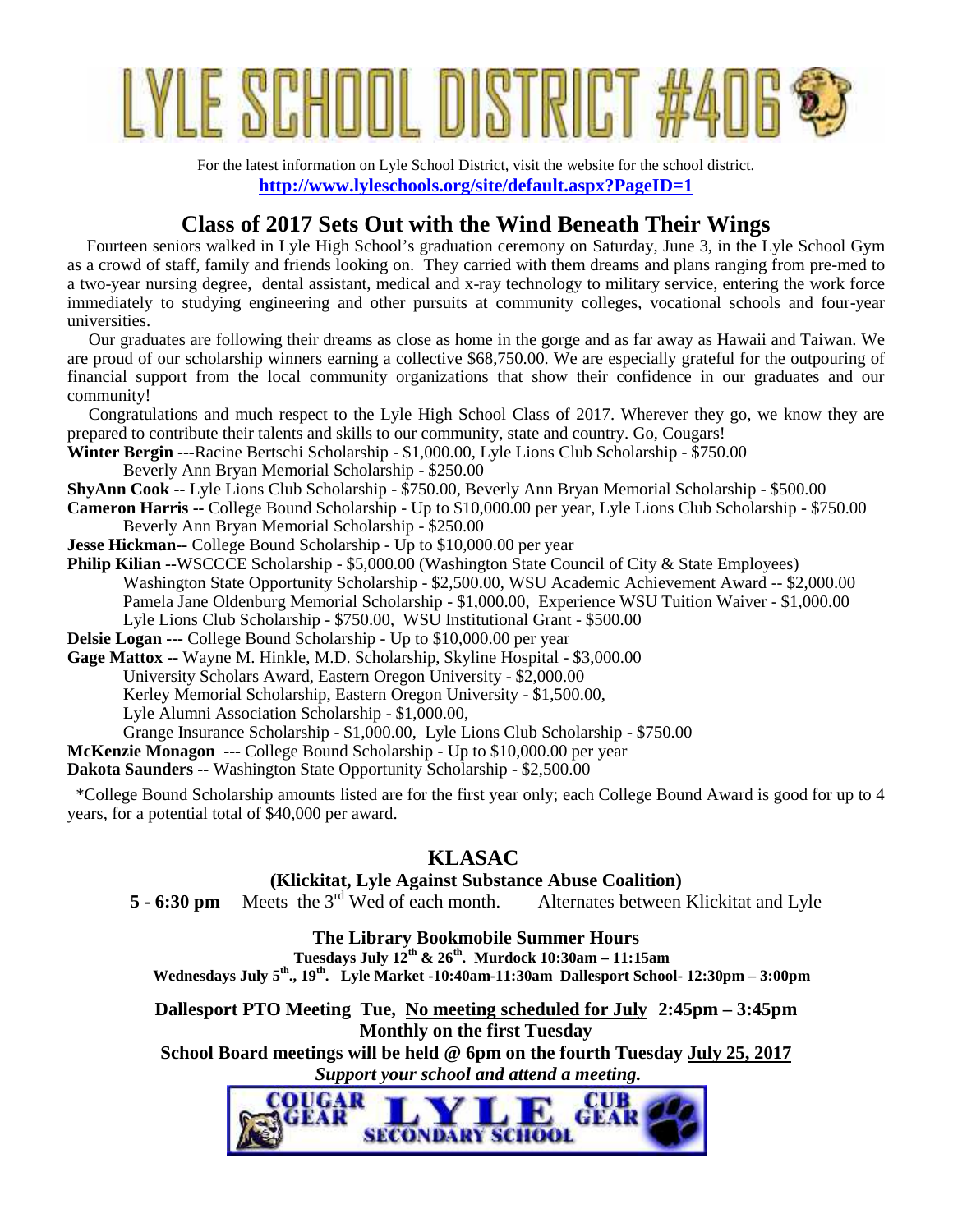#### **Great American Eclipse**

Join Bob Yoesle from Friends of the Goldendale Observatory for "The Great American Eclipse," Saturday, **July 1, 2017 from 12:30-1:30 pm** at Columbia<br>
Gorge Discovery Center, 5000 locally Gorge Discovery Center, 5000 Discovery Drive, The Dalles. The program is included with museum admission, or \$5 for the program only.

 Yoesle will take a look at historical eclipse expeditions, and help you prepare for your own historical journey to view the solar eclipse on Monday, August 21, 2017.

#### **Fort Dalles Fourth Festival July 1, 2017**

#### http://fortdallesfourth.com

Join us for the Rocket Run, Community Breakfast, Yoga in the Park, Patriots Parade, Family Funzone, Concert by Love and Theft, Fireworks, and the Official After Party. Lewis and Clark Festival Park The Dalles, Oregon 10 am - Patriots Parade 10:10 pm - Fireworks at the docks General Admission - \$16 Advanced

#### **Night in the Hangar July 8th. 7pm**

The Columbia Gorge Airport is having a movie Night in the Hangar on Saturday July 8th at 7:00pm at The Dalles Airport maintenance Hangar. We will be showing Planes: Fire & Rescue. We will have Hamburgers, Hotdogs, and popcorn. Bring kids and something to sit on. Get your picture taken next to the real Dusty. Free for all to come and enjoy!!

#### **Starry Night at the Museum Saturday, July 15, 2017 | 5 p.m.**

Pitch a tent and experience awe-inspiring views of the summer night sky. Catch glimpses of the Milky Way, the Andromeda Galaxy, Sagittarius, and even some meteors if we are lucky! Volunteers from Rose City Astronomers and Troy Carpenter from the Goldendale Observatory will be here with telescopes and knowledge to inspire and inform our special views**.** For reservations:

http://www.maryhillmuseum.org

#### **Farmers' Market 2017 Every Saturday through Oct 14th . 9:00 AM - 1:00 PM**

http://www.thedallesfarmersmarket.com The Dalles Farmers' Market primary from purpose shall be to educate and inform the purpose shall be to educate and inform

the local and regional consumers of the locally and regionally produced food choices; to educate and inform the local and regional consumers of the health, social, economic and other benefits of locally and regionally produced regionally produced foods available to them and to provide an opportunity for the local and regional producers to sell, and local and regional consumers to purchase, locally and regionally produced foods.

City Park 5th and Union St The Dalles Contact Information: 541-965-3658

# **Music at Fort Dalles** July 24, **Museum**

#### **July 23rd . 4:00 - 6:00 PM** http://www.fortdallesmuseum.org

Live Music on the lawn at Fort Dalles Museum. Food provided by The Dalles Farmers Market

500 W. 15th and Garrison Streets The well Dalles. Contact Information: Fort Dalles Museum 541-296-4547

**FREE** but donations are appreciated.

# **Trout Lake Festival of the Arts**

**July 14, 2017 - July 15, 2017**

**http://www.troutlakefestivalofthearts.com** Fine Arts & Crafts at the base of Mt. Adams. 490 Sunnyside Road Trout Lake, Wa Contact: 509-395-2617

#### **Loïe Fuller in the Garden July 15, 2017 1:00 PM - 6:00 PM http://www.maryhillmuseum.org**

Join us for a celebration of Loïe Fuller and her influential legacy at Maryhill well Museum of Art. The afternoon includes lectures and performances as well as special hands-on activities and dance for children.

Maryhill Museum of Art, 35 Maryhill Museum Drive Contact Information: (509) 773-3733 **Free**

#### **13th Annual Art & Wine Fusion July 22, from 2 p.m. to 10 p.m**

Rheingarten Park -White Salmon Enjoy great music, good food, juried vendors, artists, exhibitors, and great wines.

#### **Archery Camp July 19, 2017 - July 21, 2017**

**http://www.nwprd.org/**

Join us, NWCPR, as we learn archery Celilo Bowman! REGISTRATION DEADLINE: Monday, July 17th Ages: 8 and older. Transportation is provided. Meet at the NWC Aquatic Center

Wednesday, July 19th 9am- 12pm Thursday, July 20th 9am- 12pm Friday, July 21st 9am- 12pm

Contact Information: Register online at http://www.nwprd.org/, call us at (541) 296-9533, or simply stop by our office at 602 W. 2nd Street The Dalles, OR. Fees/Admission: \$40 Out of district:\$44

#### **Outdoor Academy Week 1 July 24, 2017 - July 28, 2017**

Academy promotes an awareness of the natural environment education and outdoor recreational adventures. Opportunities include: hiking with interpretive rangers, visiting waterfalls, lakes, and caves as as fishing and kayaking. MONDAY- Bonneville Fish Hatchery & Wahclella Falls TUESDAY- Laurence Lake WEDNESDAY- Elowah Fall & Upper McCord Creek Falls THURSDAY- Ice Caves & Goose Lake FRIDAY- Punchbowl Falls & Whatum Lake. Transportation provided. Meet at the NWC Aquatic Center. Monday, July 24th- Friday, July 28th 8am- 5pm

# **Outdoor Academy Week 2 July 31, 2017 - August 4, 2017**

promotes an awareness of the natural environment education and outdoor recreational adventures. Opportunities include: hiking with interpretive rangers, visiting waterfalls, lakes, and caves as as fishing and kayaking. REGISTRATION DEADLINE: July 27th Snacks provided. Please pack your own lunch. MONDAY- Punchbowl Falls & Lost Lake TUESDAY- Natural Bridges & Forlorn Lakes WEDNESDAY- Columbia Gorge Interpretive Center & Dry Creek Falls THURSDAY- Tamanawas Falls FRIDAY- Trillium Lake. Transportation provided. Meet at the NWC Aquatic Center. Monday, July 31st- Friday, August 4th 8am- 5pm

#### **Register online at**

**http://www.nwprd.org/ , call us at (541) 296-9533, or simply stop in our office at 602 W. 2nd Street The Dalles, OR. Fees/Admission: Sign up for a day or a week! \$30 per day or \$125 a week Out of district Fee: \$33 per day or \$137.50 a week.**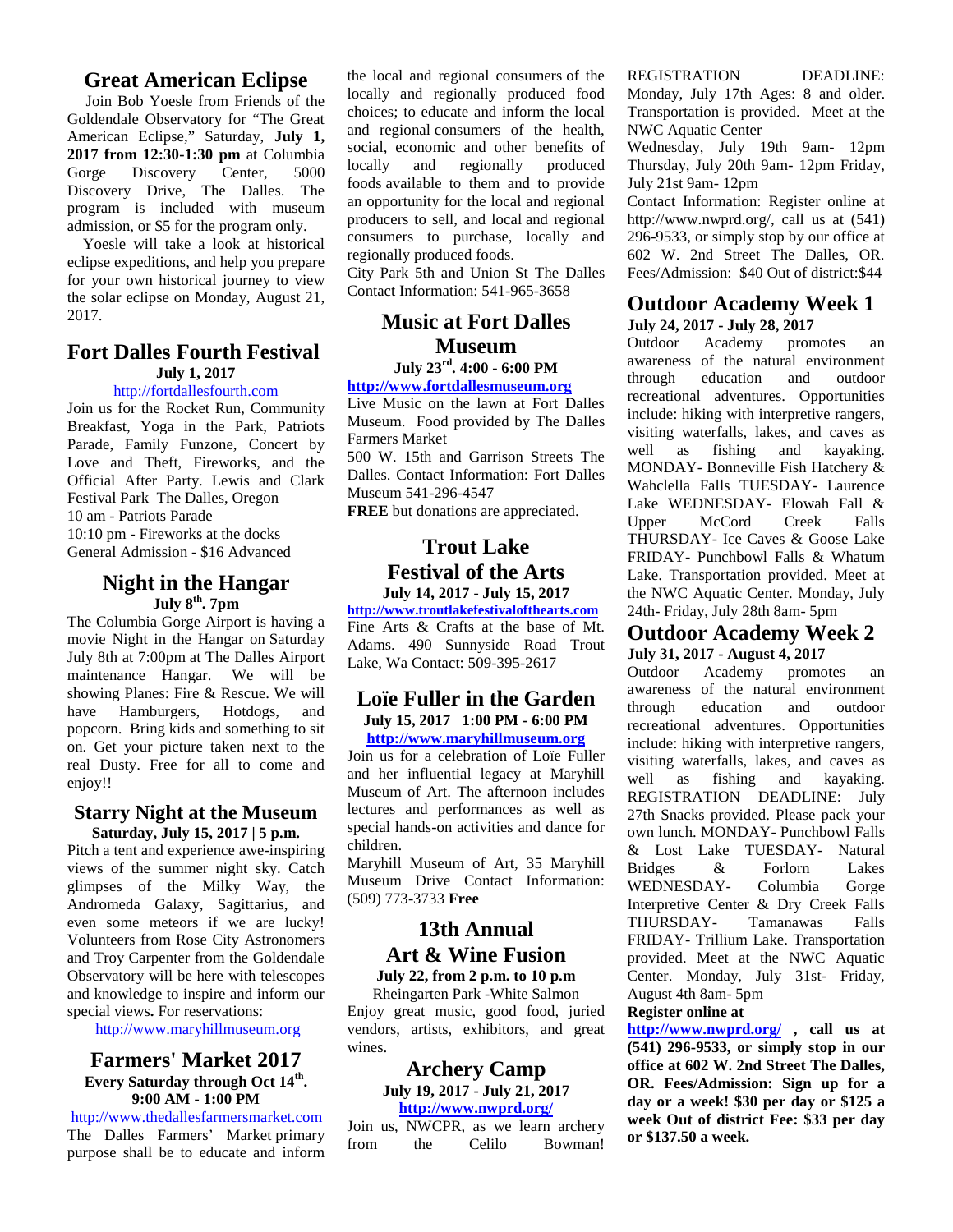# **Dallesport-Murdock Community Calendar**<br>Dallesport-Murdock Fire Dept. KCFD#6 Dallesport-Murdock Community Cour

**Dallesport-Murdock Fire Dept. KCFD#6 Dallesport-Murdock Community Council 630 Central Ave. P.O. Box 215 767-1252 136 6th Ave. P.O. Box 8**

**Post Office hours are 8am-2pm M-FSat. 7:30am-11:00 for package pick up only Phone 767-1577**

| June                                            | August                                                                                             |                                                                                                                                |                                                                                                               |                                                         |                                                                           |                                                                                            |
|-------------------------------------------------|----------------------------------------------------------------------------------------------------|--------------------------------------------------------------------------------------------------------------------------------|---------------------------------------------------------------------------------------------------------------|---------------------------------------------------------|---------------------------------------------------------------------------|--------------------------------------------------------------------------------------------|
| <b>Sun</b>                                      | <b>Mon</b>                                                                                         | <b>Tue</b>                                                                                                                     | <b>July 2017</b><br><b>Wed</b>                                                                                | <b>Thu</b>                                              | Fri                                                                       | <b>Sat</b>                                                                                 |
| <b>National</b><br><b>Parks</b><br><b>Month</b> |                                                                                                    |                                                                                                                                |                                                                                                               |                                                         |                                                                           | <b>First Saturday</b><br><b>Breakfast</b><br><b>Lyle Lions</b><br><b>Club</b><br>7am-10am  |
| 2                                               | 3<br><b>NO</b> Lyle Lions<br><b>Club Meeting.</b>                                                  | 4<br><b>NO</b> Senior<br><b>Meals</b><br><b>Harvey</b><br><b>481. July</b>                                                     | 5<br><b>Bookmobile</b><br><b>Lyle Market</b><br>10:40-11:30am<br><b>Dallesport</b><br>12:30-3:00pm            | 6                                                       | 7<br><b>Senior</b><br><b>Advisory</b><br><b>Meeting</b><br>10:30am-12pm   | $\overline{\mathbf{8}}$                                                                    |
| 9                                               | 10                                                                                                 | 11<br><b>Senior Lunch</b><br><b>Lyle 11:30am</b><br><b>Bookmobile</b><br><b>Murdock</b><br>10:30-11:15am                       | 12<br><b>Fire Dist. Biz</b><br>Meet 6pm<br><b>Commissioners</b><br>Meet 7pm<br><b>Water Dist.</b><br>Meet 6pm | 13<br><b>Community</b><br>Council<br><b>Meeting 7pm</b> | 14                                                                        | 15<br><b>Fire Dist</b><br><b>Breakfast</b><br><b>Fundraiser</b><br>@ Fire Hall<br>$7-10am$ |
| 16                                              | 17<br><b>Lyle Lions</b><br>Club. Potluck @<br>6pm, Meeting @<br>6:30pm<br>509-365-2921 for<br>info | 18<br><b>Senior Lunch</b><br><b>Lyle 11:30am</b>                                                                               | 19<br><b>Bookmobile</b><br><b>Lyle Market</b><br>10:40-11:30am<br><b>Dallesport</b><br>12:30-3:00pm           | 20                                                      | $\overline{21}$<br><b>Airport Board</b><br><b>Meeting 7am</b><br>@Airport | 22                                                                                         |
| 23                                              | 24                                                                                                 | $25$ Sr. Lunch<br>Lyle 11:30am<br><b>School Board</b><br>Lyle H.S. 7pm<br><b>Bookmobile</b><br><b>Murdock</b><br>10:30-11:15am | 26                                                                                                            | 27                                                      | 28                                                                        | 29                                                                                         |

**Free Trash Day July 15, 2017 9:00 A.M. to 4:00 P.M.**

If you reside in the Dallesport Murdock area you may drop off 1 Free Load per household at the Dallesport Transfer Station. Vouchers are available at the transfer station. You must be able to show proof of residency.